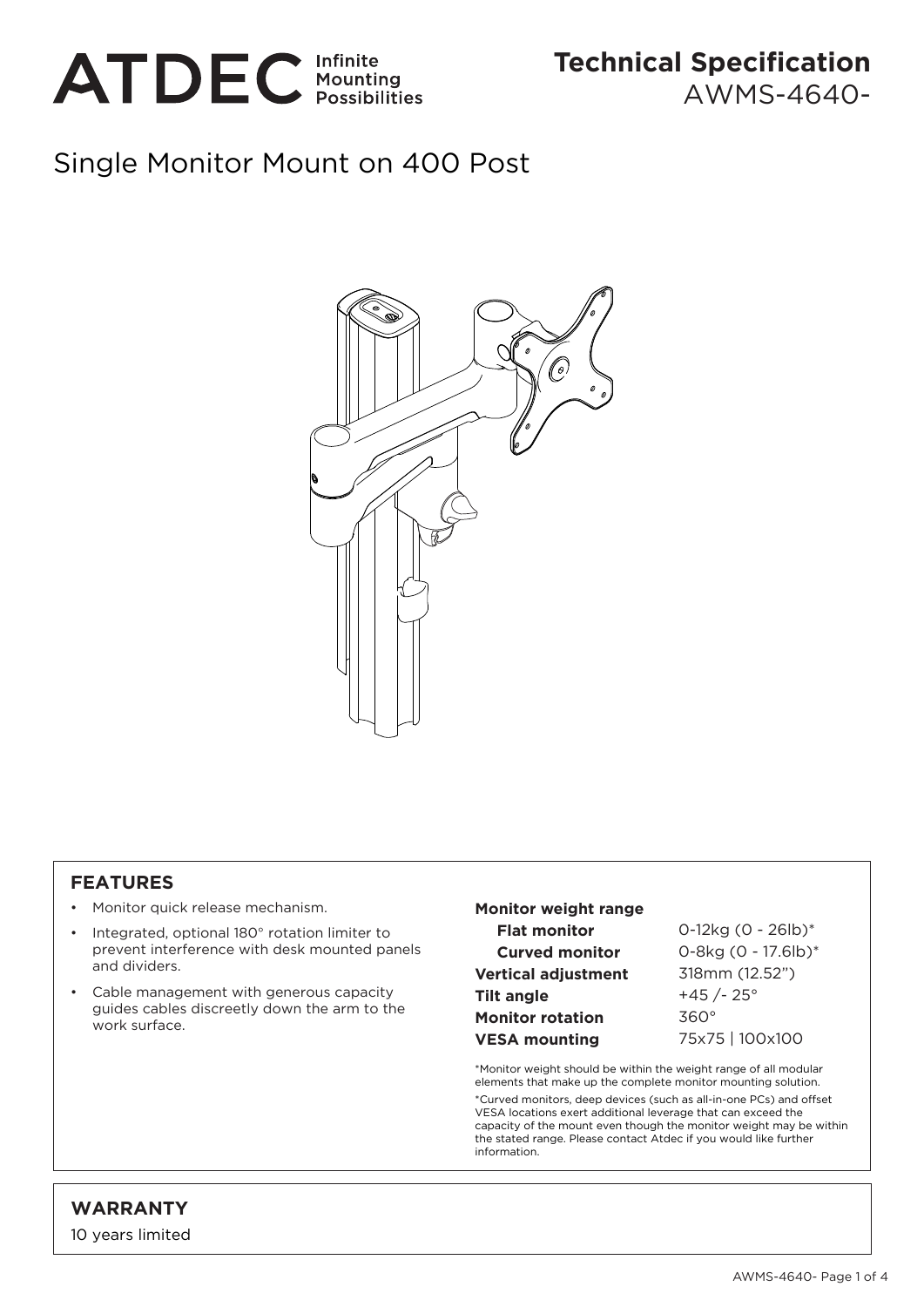

### **DIMENSIONS - 460 ARM ON 400 POST**



| <b>HEIGHT ON 400 POST</b><br>*C CLAMP INCREASES<br>MINIMUM HEIGHT ON POST<br>BY 26MM (1") | <b>MIN</b>               | <b>MAX</b>           | <b>RANGE</b><br>(R)      |
|-------------------------------------------------------------------------------------------|--------------------------|----------------------|--------------------------|
|                                                                                           | $23.3$ mm $*$<br>(9.17") | $551mm*$<br>(21.69") | $318$ mm $*$<br>(12.52") |

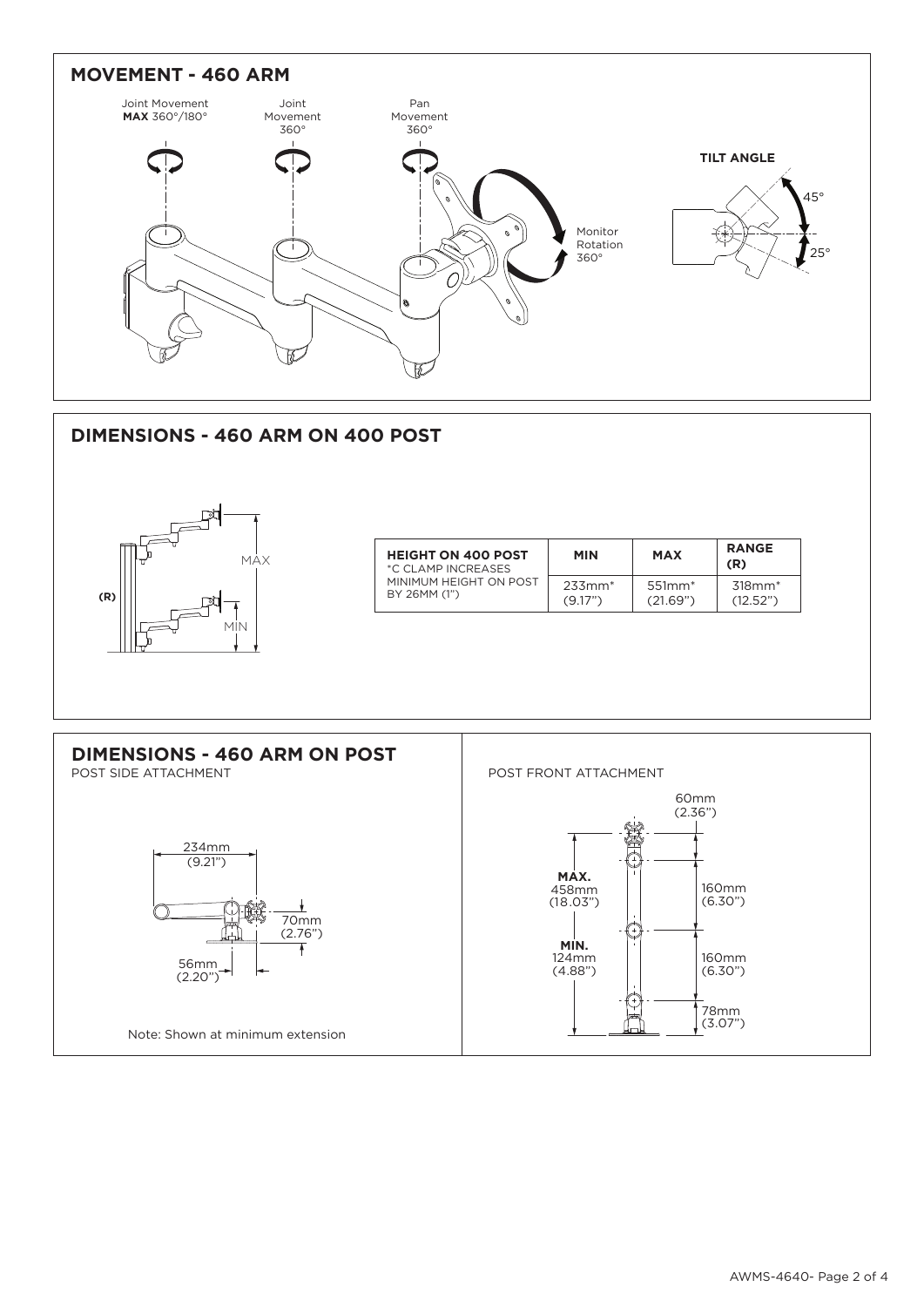

### **DESK FIXING OPTIONS**

Below are the fixing options available for this solution. For more information and detailed specifications for these products please see the separate Technical Specifications available on the Atdec website. Note: Chosen desk fixing must be added to this solution code when ordering.